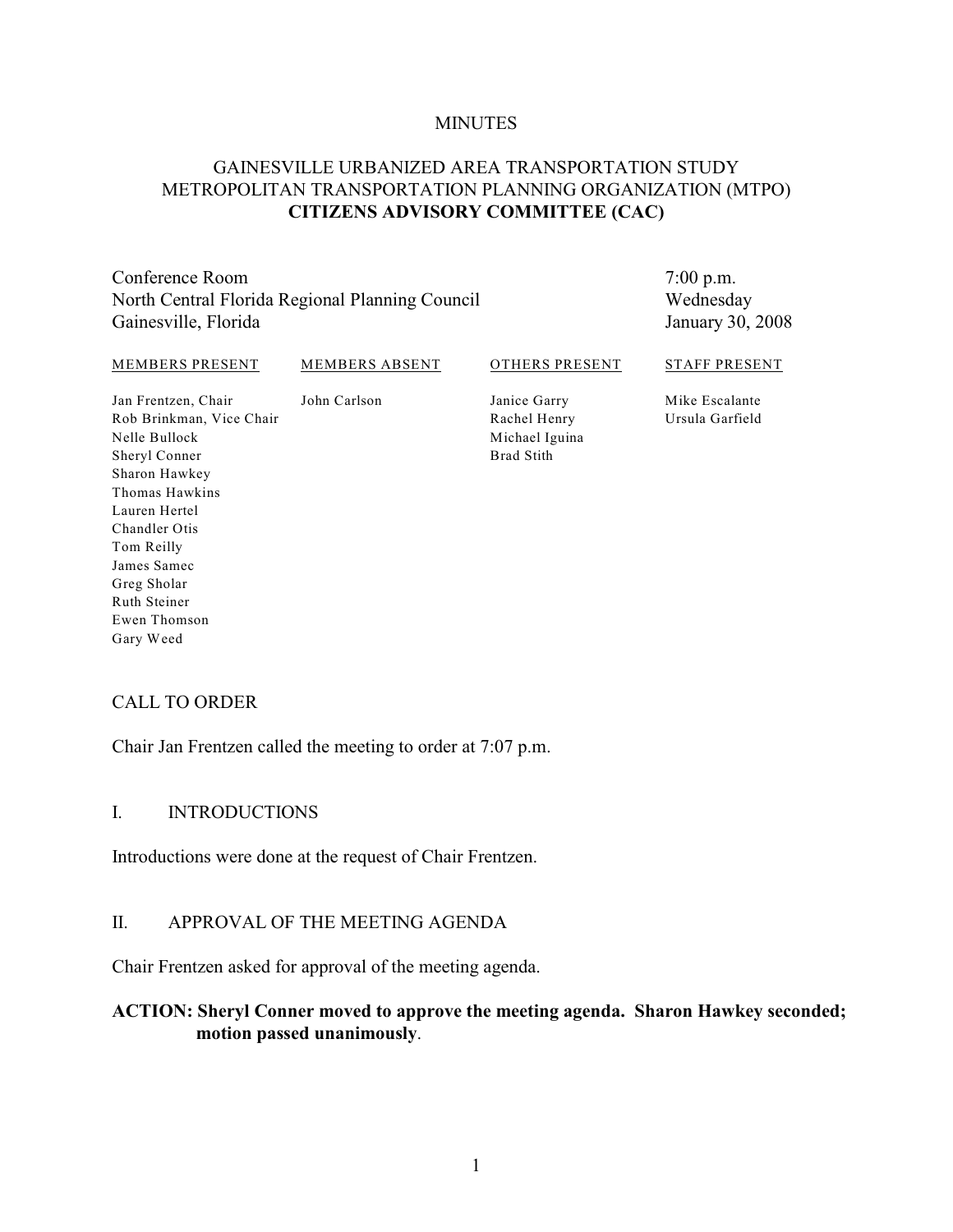## III. APPROVAL OF COMMITTEE MINUTES

## **ACTION: Sharon Hawkey moved to approve the November 28, 2007 minutes. Sheryl Conner seconded; motion passed unanimously.**

## IV. CHAIRMAN'S REPORT

Chair Frentzen announced that the next MTPO meeting is scheduled for February  $14<sup>th</sup>$  at  $3:00$ p.m. in the Jack Durrance Auditorium. He said that the CAC's next meeting is scheduled for February  $27<sup>th</sup>$  in the Grace Knight Conference Room.

## V. AIRPORT ACCESS ROAD- 30 PERCENT DESIGN PLANS

Mr. Michael Escalante, MTPO Senior Planner, stated that the Airport Access Road 30 Percent Design Plans have been submitted for review and comment. He discussed the Design Team recommendation and answered questions.

Ms. Rachel Henry, RW Armstrong Senior Engineer, discussed the Airport Access Road 30 Percent Design Plans and answered questions.

# **ACTION: Gary Weed moved to recommend that the MTPO approve the Gainesville Regional Airport Entrance Road 30 Percent Design Plans with one revision to widen the travel lanes in the curb and gutter cross-section from 12 feet to 16 feet with striping for a 4-foot paved shoulder or bikelane. Tom Reilly seconded; motion passed 13 to 1.**

### VI. BUS RAPID TRANSIT FEASIBILITY STUDY AND SYSTEM MASTER PLAN

Mr. Escalante stated that Regional Transit System (RTS) staff has submitted a draft project scope for the Bus Rapid Transit Feasibility (BRT) Study and System Master Plan. He reviewed the MTPO staff recommendation and discussed the BRT Study project scope and answered questions.

# **ACTION: Rob Brinkman moved to recommend that the MTPO approve the enclosed Project Scope with flexibility to add other corridors as needed and the following proposed process that will be used to review draft products produced at key milestones of the Bus Rapid Transit Feasibility Study:**

- **1. the MTPO Advisory Committees will develop recommendations that are forwarded to the MTPO and its Plan East Gainesville Subcommittee;**
- **2. the Plan East Gainesville Subcommittee will forward its recommendations to the MTPO; and**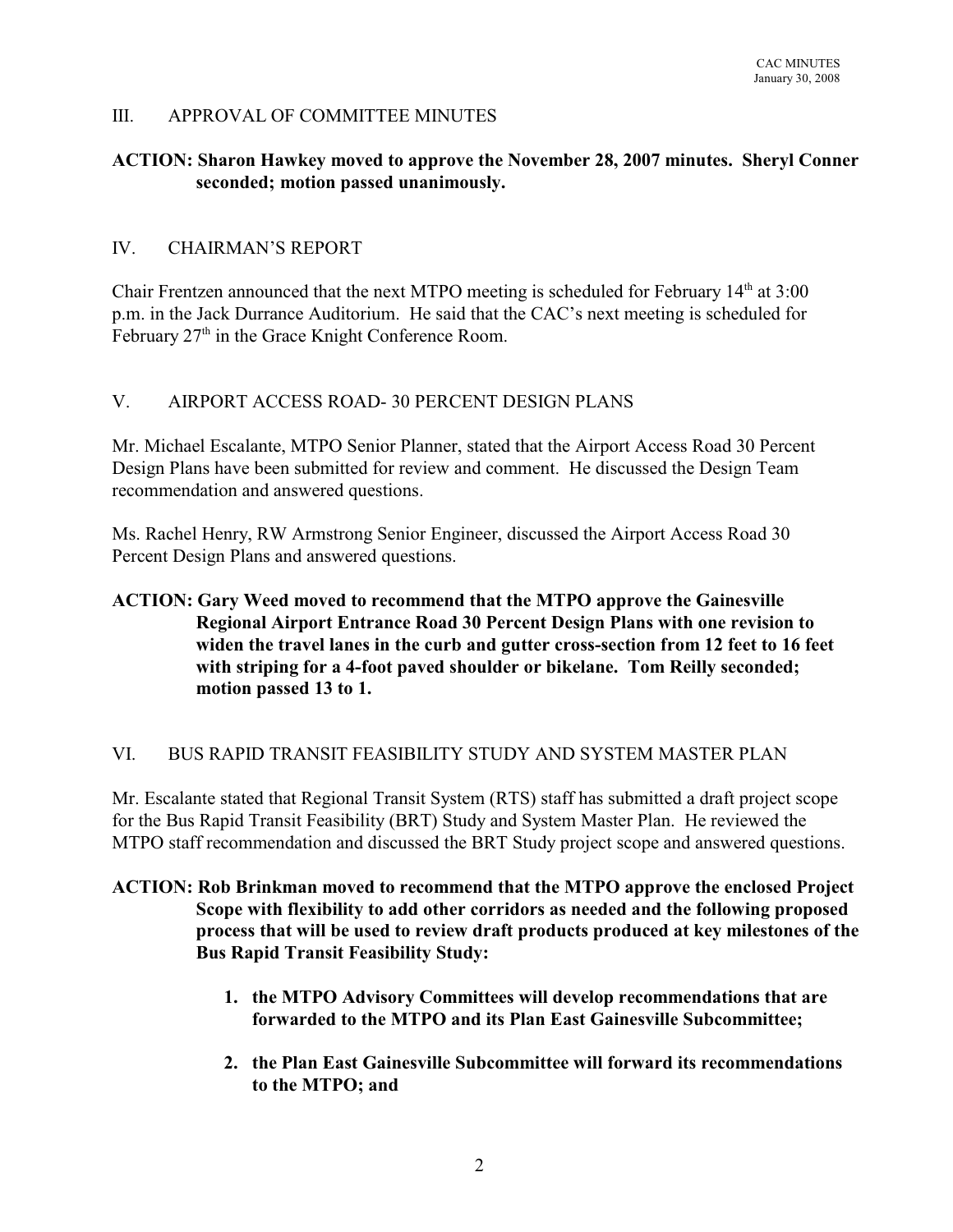**3. Bicycle/Pedestrian Advisory Board (B/PAB) members will be invited to attend consultant presentations made to the Technical and Citizens Advisory Committees (since these committees meet on the same day), rather than have the consultant travel to Gainesville on a separate day to make presentations to the BPAB.**

# **Sharon Hawkey seconded; motion passed unanimously.**

# VII. YEAR 2035 LONG RANGE TRANSPORTATION PLAN UPDATE- ALTERNATIVE NETWORKS

Mr. Escalante stated that the MTPO must update its long range transportation plan by November, 2010. He said the MTPO will be asked to approve the scope of work for this plan update at its March meeting. He added that this scope of work will include four alternative future transportation networks that are proposed for testing and evaluation. He reported the Long Range Transportation Plan Working Group's recommendations and answered questions.

# **ACTION: Sharon Hawkey moved to recommend that the MTPO approve the following four proposed alternative networks:**

- **1. One alternative network will be created that includes a mix of highway and transit solutions, but will primarily consider transit related modifications. This network alternative will include some highway modifications, but will consist primarily of a future bus rapid transit system, new and/or extended regular and express bus routes, bus ways and other transit related modifications.**
- **2. A second alternative network will be created that includes a mix of highway and transit solutions, but will primarily consider highway related modifications that expand the grid network of roads. This network alternative will include transit modifications, but will consist primarily of new roads or projects that add capacity to existing roads. This alternative will also include the projects in the currently adopted Year 2035 Livable Communities Reinvestment Plan Cost Feasible Plan.**
- **3. A third alternative network will be created that includes a mix of highway and transit solutions, but will primarily consider transit related modifications. This network alternative will include some highway modifications, but will consist primarily of a future bus rapid transit system, new and/or extended regular and express bus routes, bus ways and other transit related modifications. In this alternative network, a future light rail system will be tested and evaluated.**